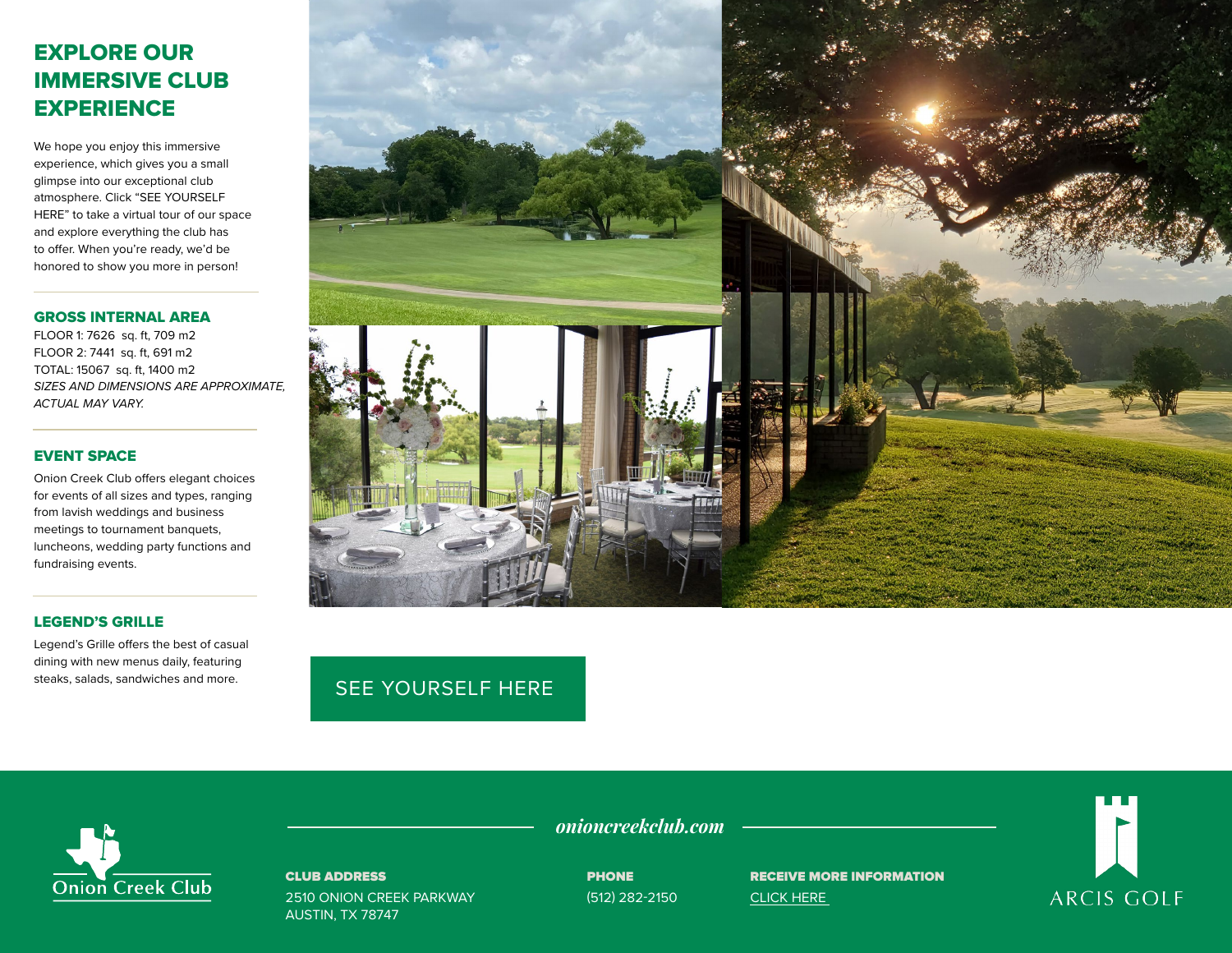### EVENT SPACE CAPACITIES

FLOOR 1





### CLUB ADDRESS

2510 ONION CREEK PARKWAY AUSTIN, TX 78747

PHONE

onioncreekclub.com —————

(512) 282-2150

RECEIVE MORE INFORMATION [CLICK HERE](https://www.onioncreekclub.com/private-events-vm)